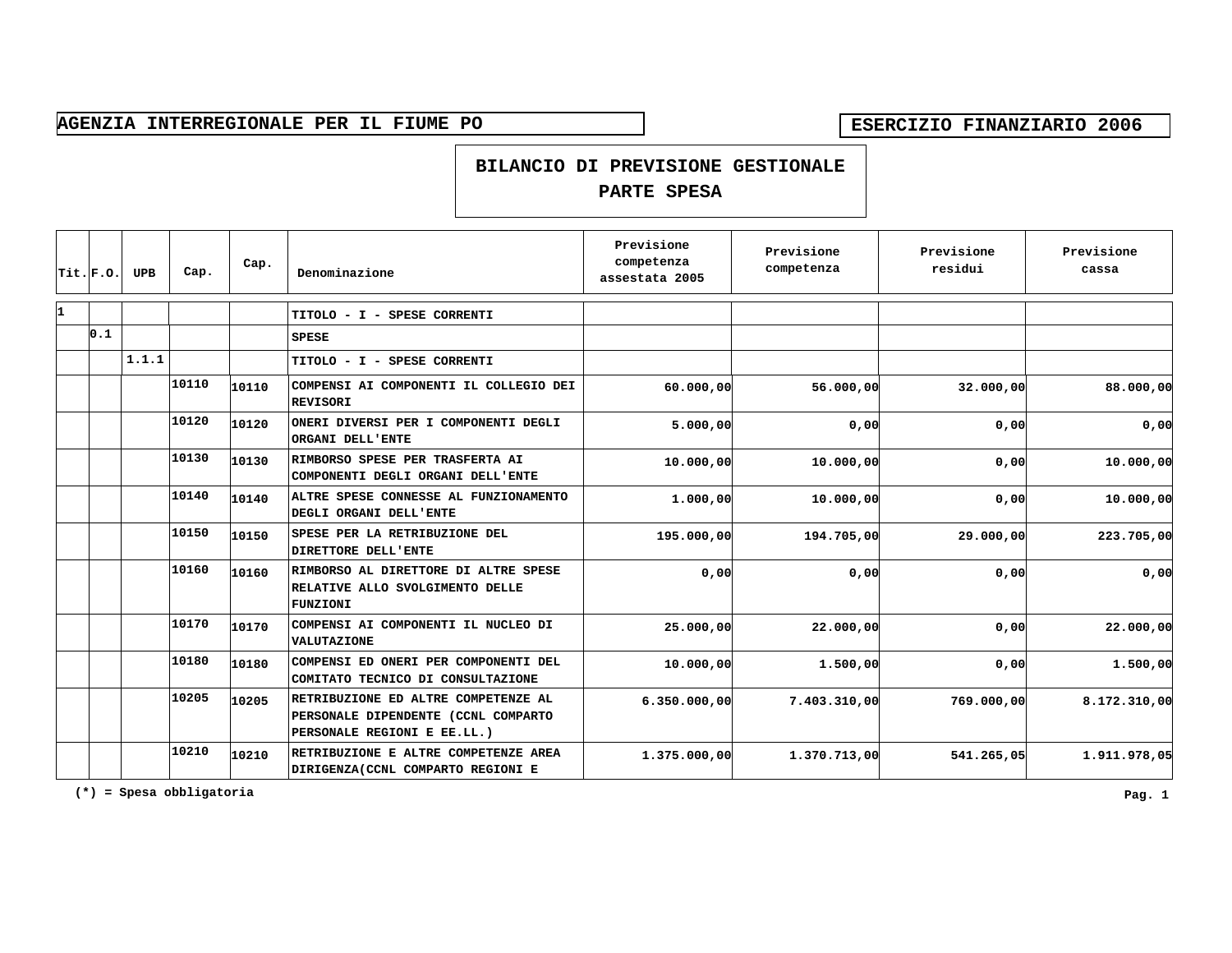### **BILANCIO DI PREVISIONE GESTIONALE**

## **PARTE SPESA**

| $ $ Tit. $ $ F.O. | <b>UPB</b> | Cap.  | Cap.  | Denominazione                                                                                                     | Previsione<br>competenza<br>assestata 2005 | Previsione<br>competenza | Previsione<br>residui | Previsione<br>cassa |
|-------------------|------------|-------|-------|-------------------------------------------------------------------------------------------------------------------|--------------------------------------------|--------------------------|-----------------------|---------------------|
|                   |            |       |       | $EE.LL.$ )                                                                                                        |                                            |                          |                       |                     |
|                   |            | 10215 | 10215 | FONDI PER IL FINANZIAMENTO DEL<br>TRATTAMENTO ACCESSORIO (CCNL PERSONALE<br>DIPENDENTE COMPARTO REGIONI E EE.LL.) | 1.946.371,30                               | 1.200.000,00             | 1.917.334,54          | 3.117.334,54        |
|                   |            | 10220 | 10220 | ONERI RIFLESSI A CARICO DELL'ENTE PER<br>IL PERSONALE DIPENDENTE                                                  | 3.148.092, 81                              | 3.097.119,00             | 0,00                  | 3.097.119,00        |
|                   |            | 10225 | 10225 | SPESE PER PRESTAZIONE DI SERVIZI                                                                                  | 735.000,00                                 | 107.000,00               | 357.277,50            | 464.277,50          |
|                   |            | 10230 | 10230 | OMOGENEIZZAZIONE DEL TRATTAMENTO DI<br>PREVIDENZA (L.R. 27/05/1980 N. 64)                                         | 0,00                                       | 0,00                     | 0,00                  | 0,00                |
|                   |            | 10235 | 10235 | COMPENSO A COMPONENTI COMMISSIONI                                                                                 | 6.209.00                                   | 2,250,00                 | 0,00                  | 2.250,00            |
|                   |            | 10240 | 10240 | FONDO PER LA FORMAZIONE O<br>QUALIFICAZIONE DEL PERSONALE<br><b>DIPENDENTE</b>                                    | 181.000,00                                 | 120.000,00               | 28.090,00             | 148.090,00          |
|                   |            | 10245 | 10245 | SPESA PER LA CORRESPONSIONE DEI<br>COMPENSI RELATIVI ALLE PRESTAZIONI DI<br>LAVORO STRAORDINARIO                  | 230,000,00                                 | 150.000,00               | 110,000,00            | 260.000,00          |
|                   |            | 10250 | 10250 | SERVIZIO MENSA PER IL PERSONALE<br>DIPENDENTE, A T.D. E ASSUNTO PART-TIME                                         | 315.000,00                                 | 300,000,00               | 119.267,93            | 419.267,93          |
|                   |            | 10255 | 10255 | SPESE PER COPERTURA ASSICURATIVA DEL<br>PERSONALE DIPENDENTE                                                      | 250.000,00                                 | 230.000,00               | 3.669,72              | 233.669,72          |
|                   |            | 10260 | 10260 | SPESE PER IL PERSONALE DIPENDENTE A<br>TEMPO DETERMINATO CON ONERI A CARICO<br>DELLA PROTEZIONE CIVILE            | 0,00                                       | 0,00                     | 0,00                  | 0,00                |
|                   |            | 10265 | 10265 | SPESE PER IL PERSONALE DIPENDENTE A<br>TEMPO DETERMINATO CON ONERI A CARICO                                       | 15.000,00                                  | 0,00                     | 0,00                  | 0,00                |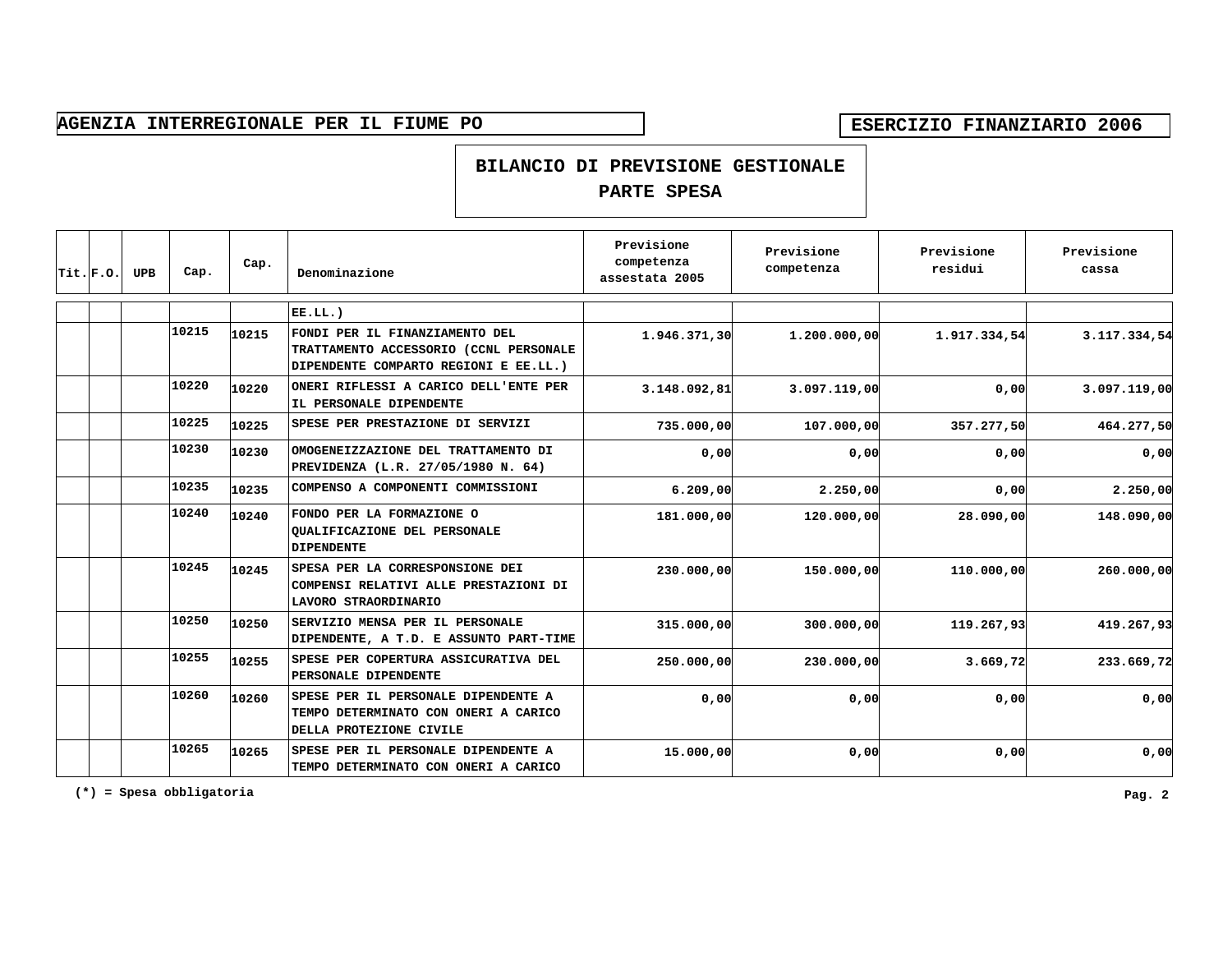### **BILANCIO DI PREVISIONE GESTIONALE**

## **PARTE SPESA**

| Trit.F.0. | <b>UPB</b> | Cap.  | Cap.  | Denominazione                                                                                                                         | Previsione<br>competenza<br>assestata 2005 | Previsione<br>competenza | Previsione<br>residui | Previsione<br>cassa |
|-----------|------------|-------|-------|---------------------------------------------------------------------------------------------------------------------------------------|--------------------------------------------|--------------------------|-----------------------|---------------------|
|           |            |       |       | DELLE REGIONI                                                                                                                         |                                            |                          |                       |                     |
|           |            | 10270 | 10270 | SPESE PER MISSIONI DI LAVORO DEL<br>PERSONALE DIPENDENTE                                                                              | 125.000,00                                 | 125,000,00               | 62.252,86             | 187.252,86          |
|           |            | 10310 | 10310 | CORRESPONSIONE AGLI AVENTI DIRITTO<br>DEGLI ACCONTI SULL'INDENNITA' DI FINE<br>SERVIZIO DOVUTA DAGLI ISTITUTI DI<br><b>PREVIDENZA</b> | 0,00                                       | 0,00                     | 0,00                  | 0,00                |
|           |            | 10320 | 10320 | INDENNITA' PREMIO FINE SERVIZIO E<br>TRATTAMENTO DI FINE RAPPORTO AL<br>PERSONALE DIPENDENTE                                          | 0,00                                       | 0,00                     | 0.00                  | 0,00                |
|           |            | 10410 | 10410 | SPESE DI CANCELLERIA E STAMPATI                                                                                                       | 140.000,00                                 | 125,000,00               | 44.404,09             | 169.404,09          |
|           |            | 10420 | 10420 | SPESE POSTALI                                                                                                                         | 75.000,00                                  | 65.000,00                | 43.500,00             | 108.500,00          |
|           |            | 10430 | 10430 | SPESE TELEFONICHE                                                                                                                     | 265.000,00                                 | 225.000,00               | 46.282,36             | 271.282,36          |
|           |            | 10440 | 10440 | SPESE PER LAVORI DI COPISTERIA,<br>STESURA GRAFICA, DI DATI,<br>FOTORIPRODUZIONE ED ALTRO                                             | 110.000,00                                 | 70.000,00                | 85.597,35             | 155.597,35          |
|           |            | 10450 | 10450 | SPESE ED ONERI RELATIVI A<br>PUBBLICAZIONI ED ALTRE FORME DI<br>PUBBLICITA' DELLE ATTIVITA' DELL'ENTE                                 | 500.000,00                                 | 360,000,00               | 211.460,04            | 571.460,04          |
|           |            | 10460 | 10460 | PUBBLICAZIONI, LIBRI, GIORNALI E<br>RIVISTE IVI COMPRESI GLI ABBONAMENTI A<br>PERIODICI                                               | 50.000,00                                  | 30.000,00                | 25.766,75             | 55.766,75           |
|           |            | 10470 | 10470 | SPESE PER MANUTENZIONE, RIPARAZIONE<br>MOBILI, MACCHINE, ATTREZZATURE PER<br><b>UFFICI</b>                                            | 50.000,00                                  | 34.500,00                | 34.496,95             | 68.996,95           |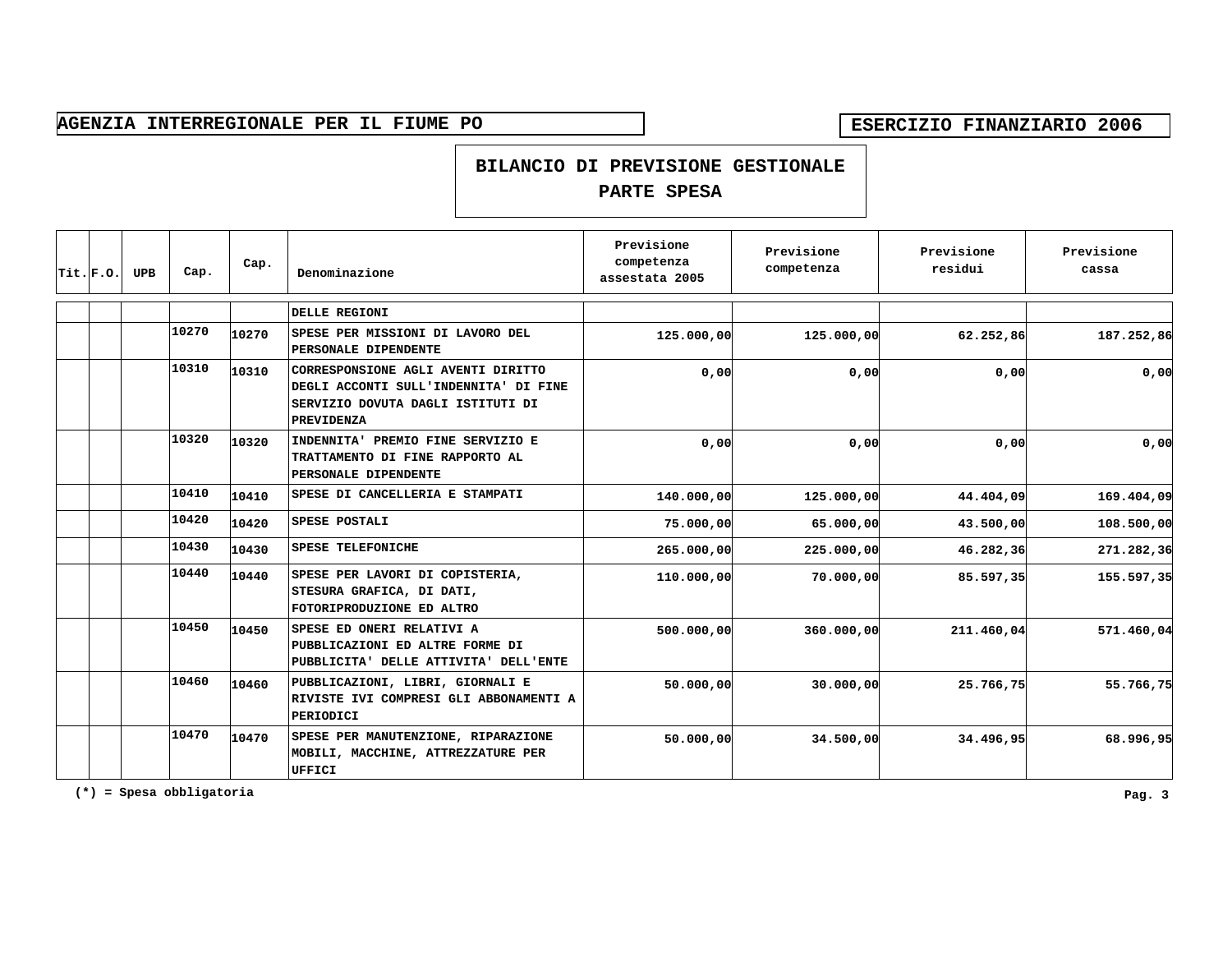### **BILANCIO DI PREVISIONE GESTIONALE**

## **PARTE SPESA**

| Trit.F.0. | <b>UPB</b> | Cap.  | Cap.  | Denominazione                                                                         | Previsione<br>competenza<br>assestata 2005 | Previsione<br>competenza | Previsione<br>residui | Previsione<br>cassa |
|-----------|------------|-------|-------|---------------------------------------------------------------------------------------|--------------------------------------------|--------------------------|-----------------------|---------------------|
|           |            | 10480 | 10480 | SPESE PER L'ACQUISTO, L'AFFITTO E LA<br>GESTIONE DEI SISTEMI INFORMATICI              | 1.320.000,00                               | 800,000,00               | 476.601,20            | 1.276.601,20        |
|           |            | 10490 | 10490 | SPESE PER L'AFFITTO E LEASING DI<br><b>ATTREZZATURE VARIE</b>                         | 40,000,00                                  | 30.000,00                | 12.597,63             | 42.597,63           |
|           |            | 10505 | 10505 | SPESE PER SERVIZI ABITATIVI, AFFITTO<br>LOCALI ED ONERI ACCESSORI                     | 60.000,00                                  | 40,000,00                | 46.171,74             | 86.171,74           |
|           |            | 10510 | 10510 | SPESE PER LA MANUTENZIONE ORDINARIA<br>DEGLI STABILI DELL'ENTE E RELATIVI<br>IMPIANTI | 220,000,00                                 | 0,00                     | 41.979,12             | 41.979,12           |
|           |            | 10515 | 10515 | SPESE ILLUMINAZIONE UFFICI E RESIDENZE                                                | 270,000,00                                 | 160,000,00               | 57.639,07             | 217.639,07          |
|           |            | 10520 | 10520 | SPESE PER LA GESTIONE DELLE CENTRALI<br>TERMICHE ED IMPIANTI                          | 160.000,00                                 | 110.000,00               | 43.246,36             | 153.246,36          |
|           |            | 10525 | 10525 | CANONI ACQUA PER UFFICI                                                               | 40.000,00                                  | 20.000,00                | 26.323,84             | 46.323,84           |
|           |            | 10530 | 10530 | SPESE CONDOMINIALI                                                                    | 82.000,00                                  | 30.000,00                | 30.026,44             | 60.026,44           |
|           |            | 10535 | 10535 | SPESE GESTIONE IMPIANTI E CENTRALI<br><b>TERMICHE</b>                                 | 0,00                                       | 0,00                     | 0,00                  | 0,00                |
|           |            | 10540 | 10540 | SPESA PER SORVEGLIANZA E CUSTODIA<br>UFFICI                                           | 10,000,00                                  | 4.000,00                 | 3.715,78              | 7.715,78            |
|           |            | 10545 | 10545 | SPESE PER ASSICURAZIONI DEGLI STABILI<br>DA FURTO, INCENDI E R.C. VERSO TERZI         | 195.000,00                                 | 100,000,00               | 61.000,00             | 161.000,00          |
|           |            | 10550 | 10550 | SPESE PER PULIZIA DEI LOCALI UFFICI E<br>LOCALI IN USO                                | 220,000,00                                 | 220,000,00               | 47.487,66             | 267.487,66          |
|           |            | 10555 | 10555 | SPESE MANUTENZIONE ORDINARIA DEGLI<br>STABILI DELL'ENTE E RELATIVI IMPIANTI           | 290,000,00                                 | 105,000,00               | 33.113,25             | 138.113,25          |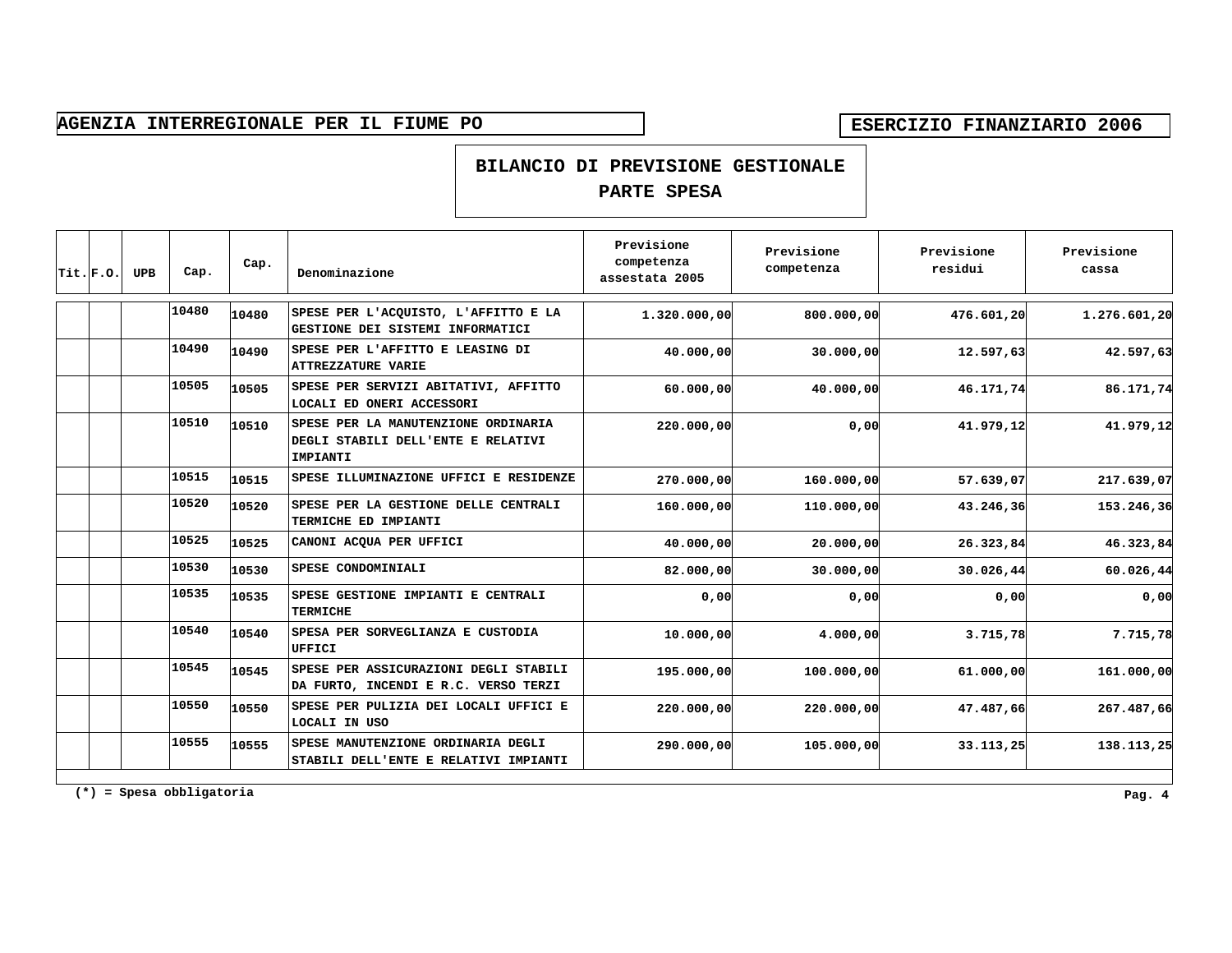### **BILANCIO DI PREVISIONE GESTIONALE**

## **PARTE SPESA**

| $Trit.$ $F.$ o. | <b>UPB</b> | Cap.  | Cap.  | Denominazione                                                                                                                                   | Previsione<br>competenza<br>assestata 2005 | Previsione<br>competenza | Previsione<br>residui | Previsione<br>cassa |
|-----------------|------------|-------|-------|-------------------------------------------------------------------------------------------------------------------------------------------------|--------------------------------------------|--------------------------|-----------------------|---------------------|
|                 |            |       |       | E FACCHINAGGIO                                                                                                                                  |                                            |                          |                       |                     |
|                 |            | 10560 | 10560 | SPESE MANUTENZIONE E RIPARAZIONE<br>ATTREZZATURE DELL'ENTE                                                                                      | 350.000,00                                 | 100,000,00               | 196.969,19            | 296.969,19          |
|                 |            | 10610 | 10610 | SPESE DI RAPPRESENTANZA                                                                                                                         | 10.000,00                                  | 5.000,00                 | 1,010,00              | 6.010,00            |
|                 |            | 10620 | 10620 | SPESE GESTIONE PARCO AUTOMEZZI ENTE E<br>LEASING                                                                                                | 650,000,00                                 | 500,000,00               | 206.067,78            | 706.067,78          |
|                 |            | 10630 | 10630 | SPESA PER SERVIZIO ASSISTENZA<br>SANITARIA LEGGE 626 E ACQUISTO<br>DISPOSITIVI PROTEZIONE INDIVIDUALE                                           | 55.000,00                                  | 30,000,00                | 24.618,82             | 54.618,82           |
|                 |            | 10640 | 10640 | SPESE PER ASSISTENZA LEGALE IVI<br>COMPRESE SPESE ED ONERI RELATIVI E<br>CONSEGUENTI A CONTENZIOSI E ALLE<br>QUESTIONI CIVILI E PENALI IN CORSO | 344.877,02                                 | 500.000,00               | 176.615,00            | 676.615,00          |
|                 |            | 10650 | 10650 | SPESE PER SEMINARI, GIORNATE DI STUDI<br>E CONVEGNI                                                                                             | 10.000,00                                  | 5.000,00                 | 8.000,00              | 13.000,00           |
|                 |            | 10660 | 10660 | SPESE PER COPERTURA ASSICURATIVA PER<br>ATTIVITA' PART-TIME                                                                                     | 0,00                                       | 0,00                     | 0,00                  | 0,00                |
|                 |            | 10670 | 10670 | ALTRE SPESE ASSICURATIVE CONNESSE AI<br>SERVIZI EROGATI DALL'ENTE                                                                               | 10.000,00                                  | 6.000,00                 | 0,00                  | 6.000,00            |
|                 |            | 10680 | 10680 | ONERI DERIVANTI DALLA PARTECIPAZIONE<br>PRO-QUOTA DELL'ENTE AD ASSOCIAZIONI                                                                     | 15.000,00                                  | 6.000,00                 | 9.000,00              | 15.000,00           |
|                 |            | 10690 | 10690 | RIMBORSI ANCHE FORFETTARI PER IL<br>PERIODO DI GESTIONE TRANSITORIA<br>DELL'AIPO                                                                | 0,00                                       | 0,00                     | 0,00                  | 0,00                |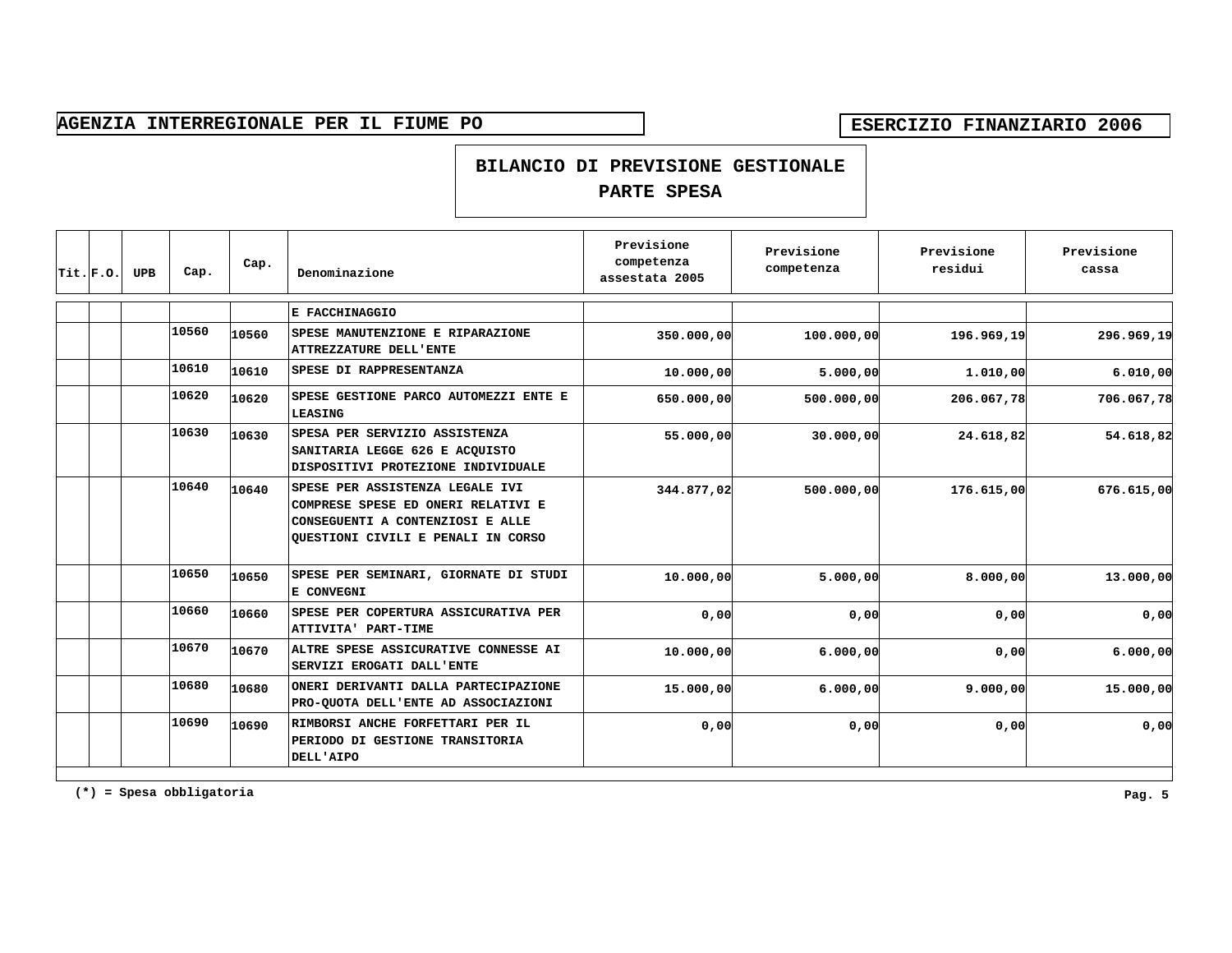**BILANCIO DI PREVISIONE GESTIONALE**

## **PARTE SPESA**

| $ \texttt{Tit.} $ F.O. | <b>UPB</b> | Cap.  | Cap.  | Denominazione                                                                                                                             | Previsione<br>competenza<br>assestata 2005 | Previsione<br>competenza | Previsione<br>residui | Previsione<br>cassa |
|------------------------|------------|-------|-------|-------------------------------------------------------------------------------------------------------------------------------------------|--------------------------------------------|--------------------------|-----------------------|---------------------|
|                        |            | 10710 | 10710 | COLLABORAZIONI PROFESSIONALI ED<br>INCARICHI DI PROGETTAZIONE                                                                             | 1.405.000,00                               | 350.000,00               | 1.000.000,00          | 1.350.000,00        |
|                        |            | 10720 | 10720 | SPESE PER INCARICHI DI CONSULENZA                                                                                                         | 200.000,00                                 | 72.000,00                | 153.591,20            | 225.591,20          |
|                        |            | 10730 | 10730 | SPESE TECNICHE: COLLAUDI, RILIEVI<br>TOPOGRAFICI ED INDAGINI GEOGNOSTICHE                                                                 | 1.270.000,00                               | 1.180.000,00             | 1.237.319,93          | 2.417.319,93        |
|                        |            | 10740 | 10740 | SPESE PER ATTIVITA' DI ADESIONE E<br>SUPPORTO TECNICO- ECONOMICO E<br><b>SCIENTIFICO</b>                                                  | 1.152.000,00                               | 940,000,00               | 880,503,00            | 1.820.503,00        |
|                        |            | 10750 | 10750 | CONTRIBUTO PREVIDENZIALE A CARICO<br>DELL'ENTE PER COLLABORAZIONI<br>PROFESSIONALI DI LAVORO AUTONOMO (ART.<br>2, COMMI 26-32 L. 335/95)  | 10.000,00                                  | 5.000,00                 | 5.000,00              | 10.000,00           |
|                        |            | 10760 | 10760 | SPESE PER LA REALIZZAZIONE DI MODELLI<br>IDRAULICI, PER LA GESTIONE DEL<br>LABORATORIO GEOTECNICO E ALLESTIMENTO<br>LABORATORIO IDRAULICO | 455.000,00                                 | 256.000,00               | 405.347,25            | 661.347,25          |
|                        |            | 10770 | 10770 | RIMBORSI VARI                                                                                                                             | 40.000,00                                  | 20.000,00                | 0,00                  | 20.000,00           |
|                        |            | 10810 | 10810 | IMPOSTA COMUNALE SUGLI IMMOBILI                                                                                                           | 1.000,00                                   | 1.000,00                 | 0,00                  | 1.000,00            |
|                        |            | 10820 | 10820 | ALTRE IMPOSTE E TASSE                                                                                                                     | 50.000,00                                  | 50.000,00                | 10.286,26             | 60.286,26           |
|                        |            | 10830 | 10830 | <b>IRAP</b>                                                                                                                               | 907.151,54                                 | 877.517,00               | 0,00                  | 877.517,00          |
|                        |            | 10840 | 10840 | IMPOSTA DI REGISTRO                                                                                                                       | 96.000,00                                  | 40.000,00                | 514,86                | 40.514,86           |
|                        |            | 10850 | 10850 | ONERI FISCALI PER LA STIPULA DI<br>CONVENZIONI                                                                                            | 1.000,00                                   | 1.000,00                 | 0,00                  | 1.000,00            |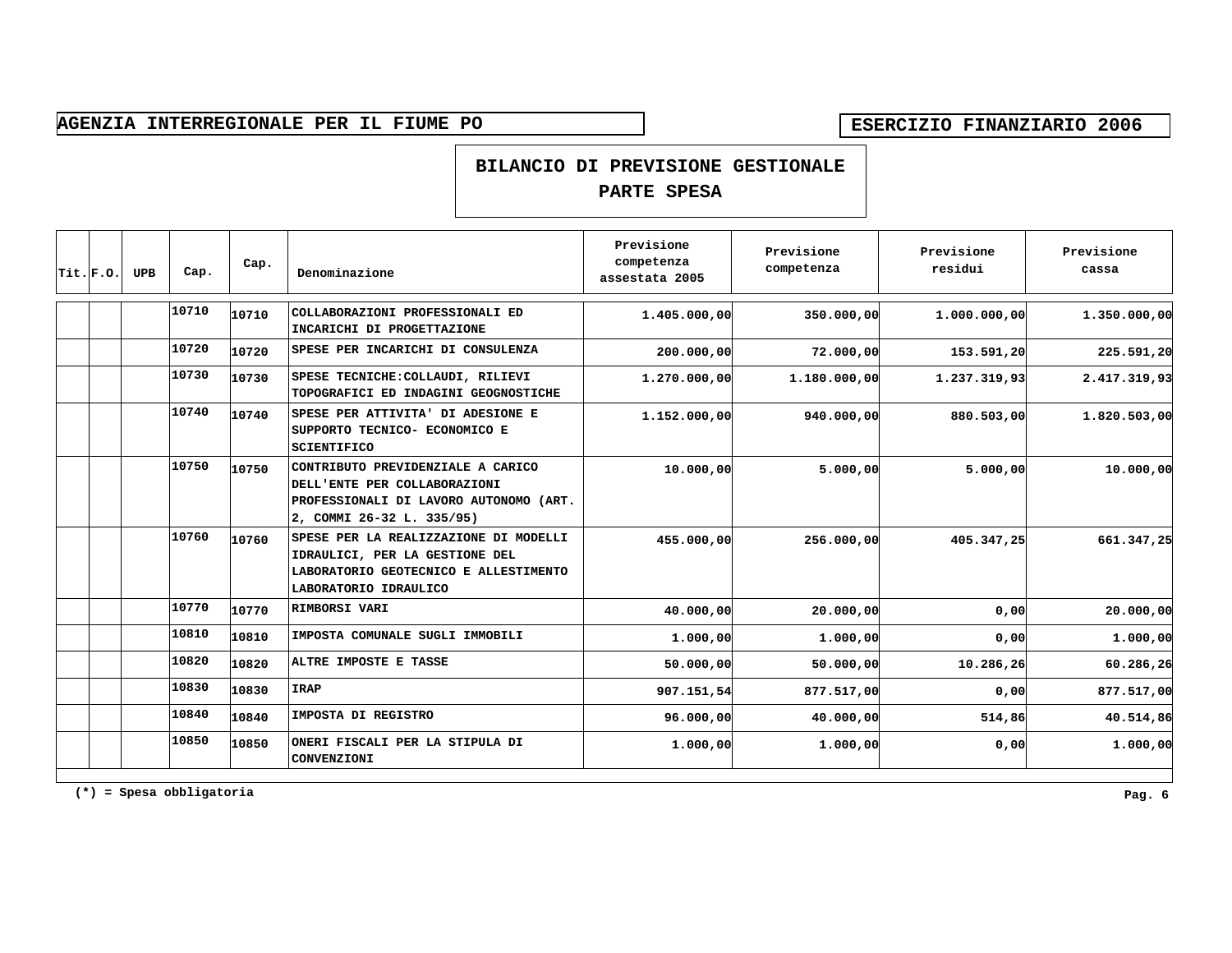### **BILANCIO DI PREVISIONE GESTIONALE**

| $ $ Tit. $ $ F.O. | <b>UPB</b>    | Cap.          | Cap.  | Denominazione                                         | Previsione<br>competenza<br>assestata 2005 | Previsione<br>competenza | Previsione<br>residui | Previsione<br>cassa |
|-------------------|---------------|---------------|-------|-------------------------------------------------------|--------------------------------------------|--------------------------|-----------------------|---------------------|
|                   |               | 10910         | 10910 | FONDO PER TRANSAZIONI E LODI ARBITRALI                | 0,00                                       | 2.000.000,00             | 0,00                  | 2.000.000,00        |
|                   |               | 10920         | 10920 | FONDO DI RISERVA PER SPESE<br><b>OBBLIGATORIE</b>     | 8.000.000,00                               | 10.000.000,00            | 0,00                  | 0,00                |
|                   |               | 10930         | 10930 | FONDO DI RISERVA PER SPESE IMPREVISTE                 | 680,000,00                                 | 3.000.000,00             | 0,00                  | 0,00                |
|                   |               | 10940         | 10940 | FONDO PER SPESE DELL'ENTE PER FINI<br>ISTITUZIONALI   | 7.183.396,11                               | 6.935.500,00             | 0,00                  | 0,00                |
|                   |               | 10950         | 10950 | FONDO DI RISERVA DI CASSA                             | 0,00                                       | 0,00                     | 0,00                  | 19.935.500,00       |
|                   |               | 10960         | 10960 | FONDO PER ACCORDI BONARI - ART. 12<br>D.P.R. 554/1999 | 2.000.000,00                               | 2.000.000,00             | 0,00                  | 2.000.000,00        |
|                   |               | Tot.UPB 1.1.1 |       | <b>SPESE CORRENTI</b><br>TITOLO - I -                 | 43.975.097,78                              | 45.808.114,00            | 9.655.410,52          | 55.463.524,52       |
|                   | Tot. F.O. 0.1 |               |       | <b>SPESE</b>                                          | 43.975.097,78                              | 45.808.114,00            | 9.655.410,52          | 55.463.524,52       |
| Tot. Titolo 1     |               |               |       | TITOLO - I -<br><b>SPESE CORRENTI</b>                 | 43.975.097,78                              | 45.808.114,00            | 9.655.410,52          | 55.463.524,52       |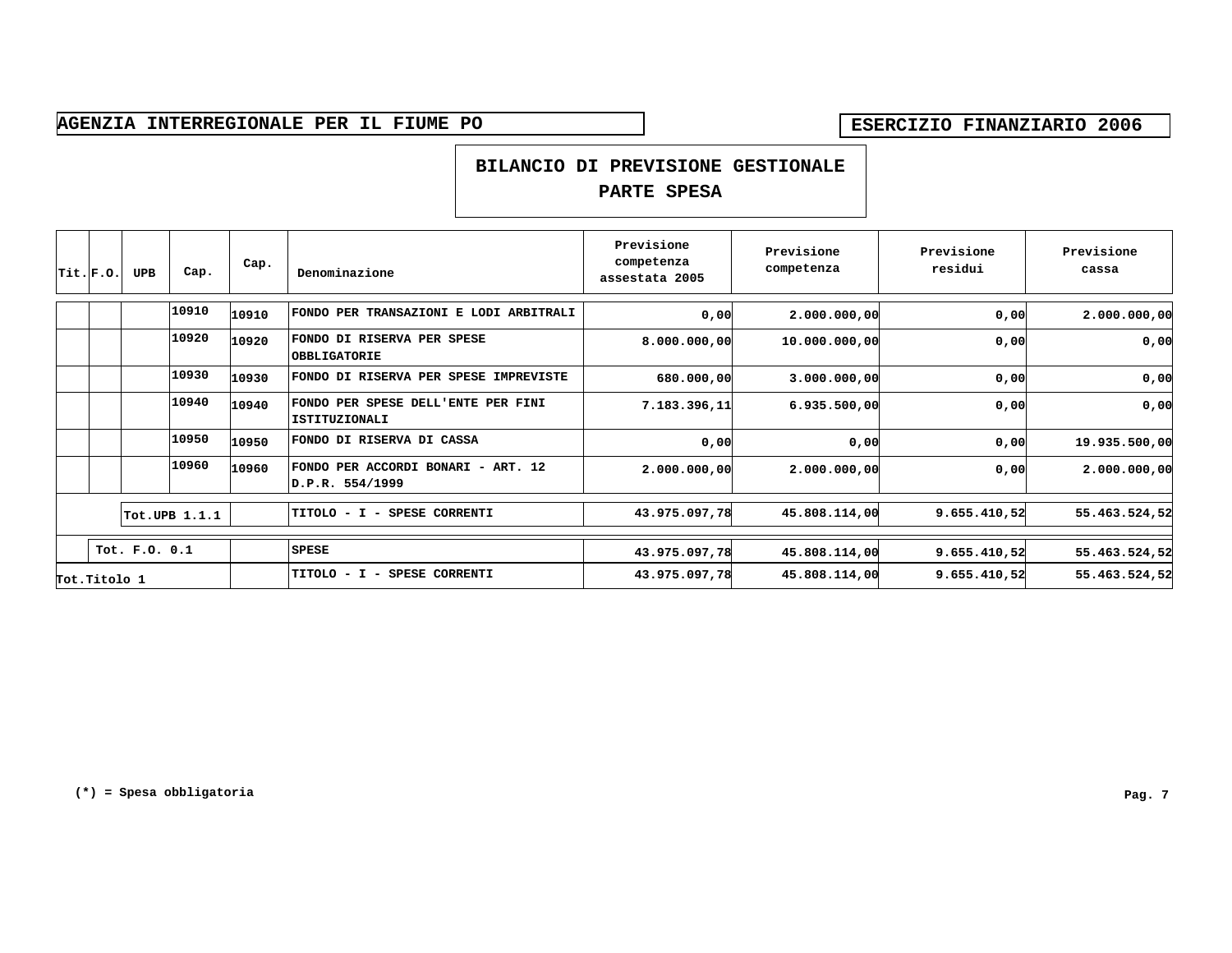#### **BILANCIO DI PREVISIONE GESTIONALE**

### **PARTE SPESA**

|    | $ $ Tit. $ $ F.O. | <b>UPB</b> | Cap.  | Cap.  | Denominazione                                                                                                                                | Previsione<br>competenza<br>assestata 2005 | Previsione<br>competenza | Previsione<br>residui | Previsione<br>cassa |
|----|-------------------|------------|-------|-------|----------------------------------------------------------------------------------------------------------------------------------------------|--------------------------------------------|--------------------------|-----------------------|---------------------|
| l2 |                   |            |       |       | TITOLO - II - SPESE D'INVESTIMENTO                                                                                                           |                                            |                          |                       |                     |
|    | 0.1               |            |       |       | <b>SPESE</b>                                                                                                                                 |                                            |                          |                       |                     |
|    |                   | 2.2.2      |       |       | TITOLO - II - SPESE D'INVESTIMENTO                                                                                                           |                                            |                          |                       |                     |
|    |                   |            | 20110 | 20110 | SPESE PER L'ACQUISTO E RIATTAMENTO<br>IMMOBILI AI FINI FUNZIONALI ED<br>ISTITUZIONALI DELL'ENTE                                              | 1.200.000,00                               | 1.450.000,00             | 1.605.282,72          | 3.055.282,72        |
|    |                   |            | 20115 | 20115 | SPESE DI INVESTIMENTO PER LABORATORIO<br>GEOTECNICO ED IDRAULICO DI BORETTO                                                                  | 813,000,00                                 | 835.000,00               | 2.281.724,00          | 3.116.724,00        |
|    |                   |            | 20120 | 20120 | MANUTENZIONI ORDINARIE E STRAORDINARIE<br>SULLA RETE IDROGRAFICA CON RISORSE<br>FINANZIARIE DI CUI ALLA TAB. C1 DEL<br>DPCM 14 DICEMBRE 2000 | 23.570.609,00                              | 21,000,000,00            | 23.275.538,20         | 44.275.538,20       |
|    |                   |            | 20130 | 20130 | PRONTO INTERVENTO E GESTIONE EVENTI<br>CALAMITOSI                                                                                            | 5.000.000,00                               | 5.000.000,00             | 1.569.131,53          | 6.569.131,53        |
|    |                   |            | 20140 | 20140 | SPESE PER INTERVENTI IN AVVALIMENTO<br>EFFETTUATI PER CONTO DELLE REGIONI                                                                    | 7.875.732,87                               | 0,00                     | 3.104.608,53          | 3.104.608,53        |
|    |                   |            | 20150 | 20150 | UTILIZZO DEI FONDI TRASFERITI DALLE<br>REGIONI PER GLI INTERVENTI D'ISTITUTO<br><b>DELL'ENTE</b>                                             | 22.141.858,32                              | 33.059.200,00            | 16.664.372,88         | 49.723.572,88       |
|    |                   |            | 20160 | 20160 | SPESE PER LA REALIZZAZIONE DI<br>INTERVENTI PER PROGRAMMI DIFESA SUOLO<br>FINANZIATI CON RESIDUI LETT. F) DPCM<br>27 DICEMBRE 2002           | 5.122.822,47                               | 0,00                     | 16.632.314,13         | 16.632.314,13       |
|    |                   |            | 20170 | 20170 | LAVORI CON FONDI RESIDUI DI<br>STANZIAMENTO ART. 7 L. 35/95 -                                                                                | 9.653.916,61                               | 5.500.000,00             | 71.543.757.56         | 77.043.757,56       |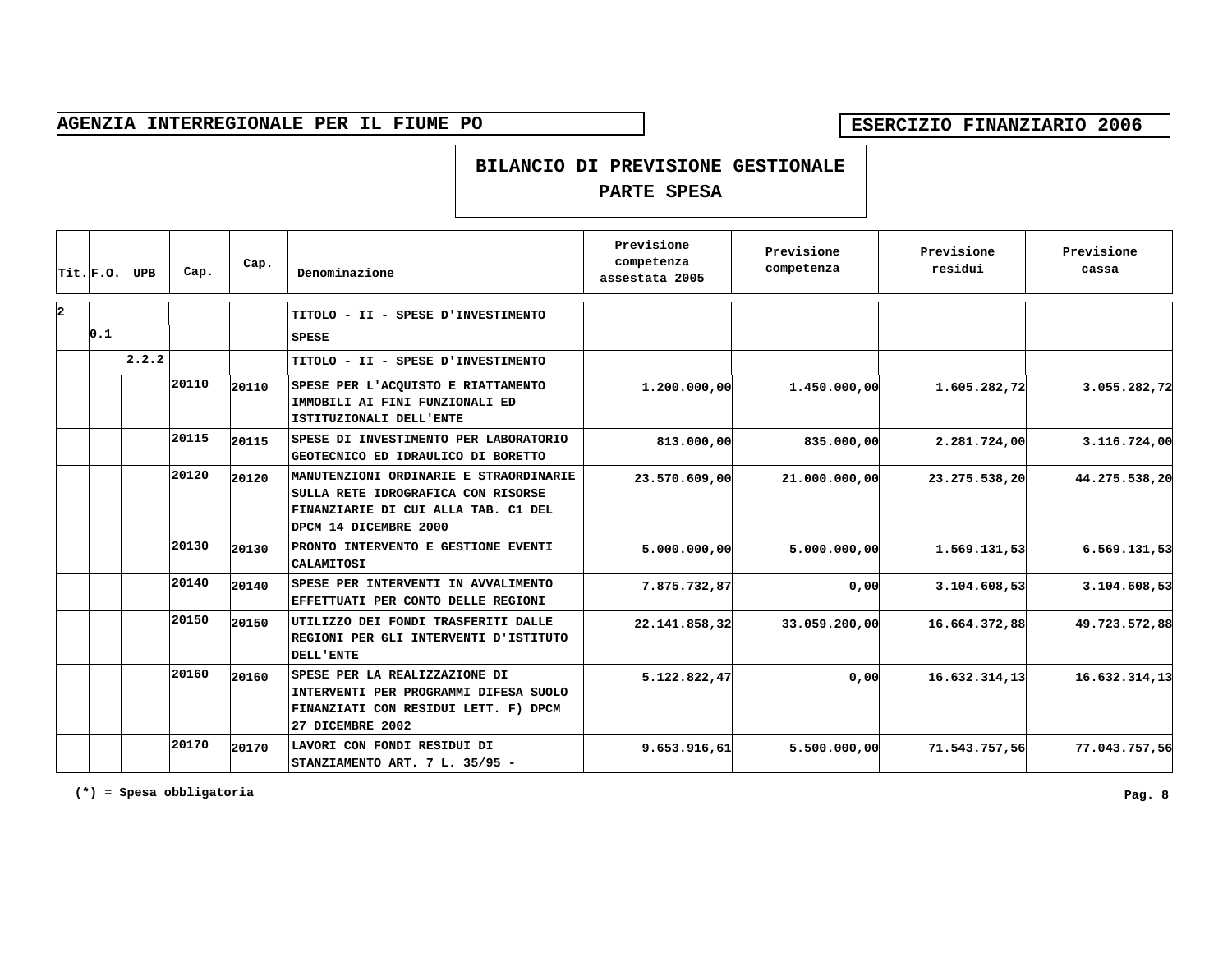### **BILANCIO DI PREVISIONE GESTIONALE**

## **PARTE SPESA**

| Trit.F.0. | <b>UPB</b> | Cap.  | Cap.  | Denominazione                                                                                                                                                          | Previsione<br>competenza<br>assestata 2005 | Previsione<br>competenza | Previsione<br>residui | Previsione<br>cassa |
|-----------|------------|-------|-------|------------------------------------------------------------------------------------------------------------------------------------------------------------------------|--------------------------------------------|--------------------------|-----------------------|---------------------|
|           |            |       |       | ANNUALITA' 99/200 /PS 45                                                                                                                                               |                                            |                          |                       |                     |
|           |            | 20180 | 20180 | LAVORI RIPRISTINO E DIFESA EX<br>CONTABILITA' ORDINARIA DAL MIN.<br><b>AMBIENTE</b>                                                                                    | 0,00                                       | 0,00                     | 0,00                  | 0,00                |
|           |            | 20185 | 20185 | PAGAMENTI DI OPERE DIFESA SUOLO CON<br>FONDI STATO FINANZIATI CON L.183/89,<br>L.267/98                                                                                | 10.431.597,63                              | 10.000.000,00            | 36.325.000,00         | 46.325.000,00       |
|           |            | 20190 | 20190 | PAGAMENTI CON FONDI STATO PER<br>IMPEGNATE EX MAGISPO<br>ATTIVITA' GIA'<br>RESIDUI EX LETT. C) DPCM 27/12/2002                                                         | 90.656.207, 94                             | 0,00                     | 60.000.000,00         | 60.000.000,00       |
|           |            | 20195 | 20195 | UTILIZZO ECONOMIE CONSEGUENTI<br>ALL'ASSOLVIMENTO OBBLIGAZIONI SUI<br>FONDI TRASFERITI DA STATO DPCM<br>27/12/2002 IN ATTUAZIONE ART. 3 DM<br><b>AMBIENTE 349/2003</b> | 2.659.319,62                               | 4.000.000,00             | 763.301,77            | 4.763.301,77        |
|           |            | 20210 | 20210 | SPESE PER L'ARREDAMENTO DEGLI UFFICI                                                                                                                                   | 200,000,00                                 | 90,000,00                | 129,800,00            | 219.800,00          |
|           |            | 20220 | 20220 | SPESE PER L'ACQUISTO DI HW, SW ED<br><b>AUTOMEZZI</b>                                                                                                                  | 600,000,00                                 | 375.000,00               | 461.856,56            | 836.856,56          |
|           |            | 20225 | 20225 | REALIZZAZIONE DI UN SISTEMA DI<br>MODELLISTICA IDRAULICA PER LA<br>PREVISIONE E IL CONTROLLO DELLE PIENE<br>FLUVIALI SULL'ASTA PRINCIPALE DEL<br>FIUME PO              | 700,000,00                                 | 700,000,00               | 600,000,00            | 1.300.000,00        |
|           |            | 20230 | 20230 | SPESE PER LA MANUTENZIONE BENI<br>STRUMENTALI DELL'ENTE E PER IL<br>RIPRISTINO DELLE DOTAZIONI                                                                         | 990,000,00                                 | 921.788,00               | 730.362,68            | 1.652.150,68        |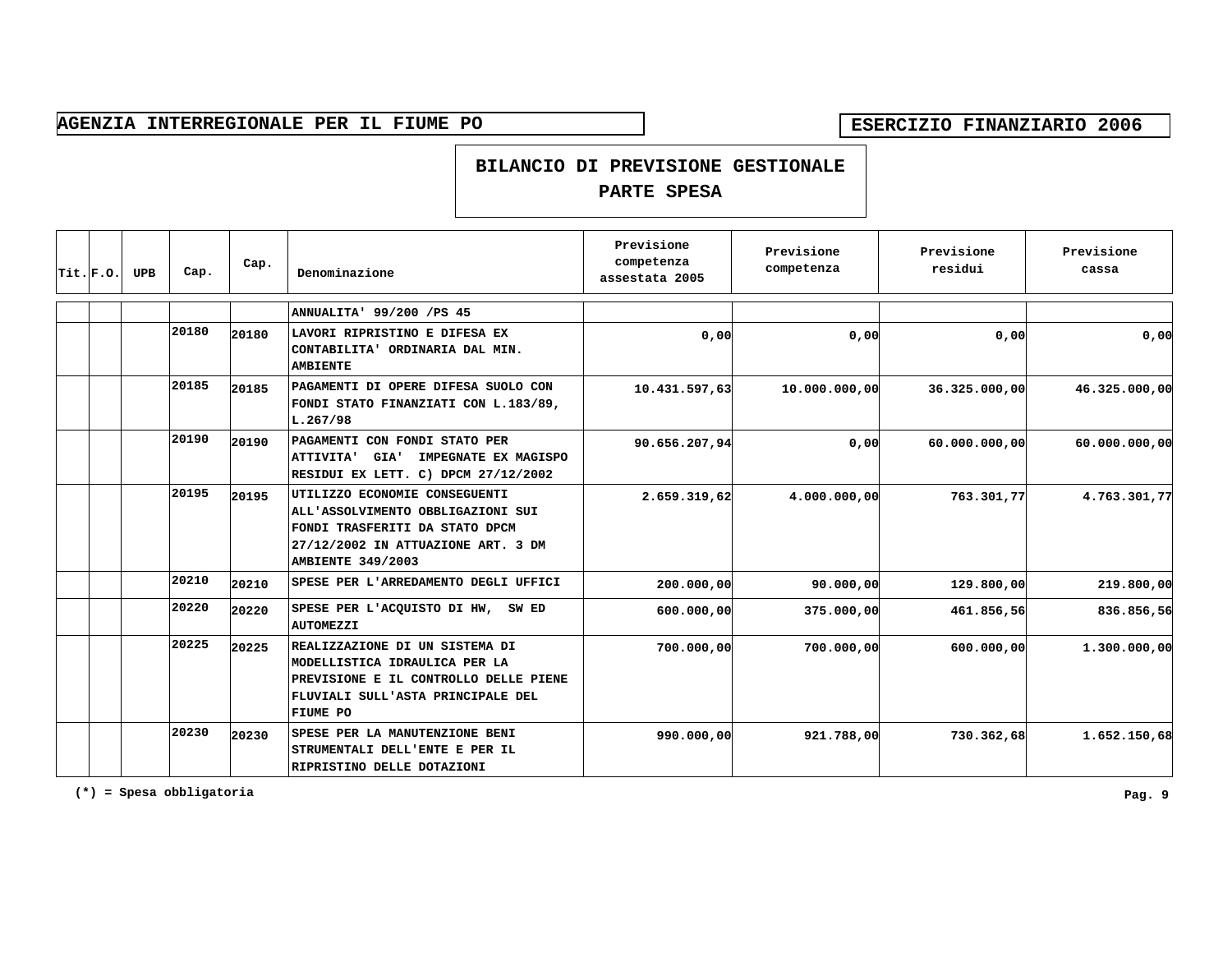### **BILANCIO DI PREVISIONE GESTIONALE**

| Trit.F.0.    | <b>UPB</b>    | Cap.                     | Cap.  | Denominazione                                                           | Previsione<br>competenza<br>assestata 2005 | Previsione<br>competenza | Previsione<br>residui | Previsione<br>cassa |
|--------------|---------------|--------------------------|-------|-------------------------------------------------------------------------|--------------------------------------------|--------------------------|-----------------------|---------------------|
|              |               | 20310                    | 20310 | <b>FONDO PER LA RIASSEGNAZIONE RESIDUI</b><br>PERENTI IN CONTO CAPITALE | 0,00                                       | 0,00                     | 0,00                  | 0,00                |
|              |               | 20410                    | 20410 | <b>ESTINZIONI DI ANTICIPAZIONI PASSIVE</b>                              | 0,00                                       | 0,00                     | 0,00                  | 0,00                |
|              |               | $\texttt{Tot.UPB}$ 2.2.2 |       | TITOLO - II - SPESE D'INVESTIMENTO                                      | 181.615.064,46                             | 82.930.988,00            | 235.687.050,56        | 318.618.038,56      |
|              | Tot. F.O. 0.1 |                          |       | SPESE                                                                   | 181.615.064,46                             | 82.930.988,00            | 235.687.050,56        | 318.618.038,56      |
| Tot.Titolo 2 |               |                          |       | SPESE D'INVESTIMENTO<br>TITOLO – II<br>$\overline{\phantom{a}}$         | 181.615.064,46                             | 82.930.988,00            | 235.687.050,56        | 318.618.038,56      |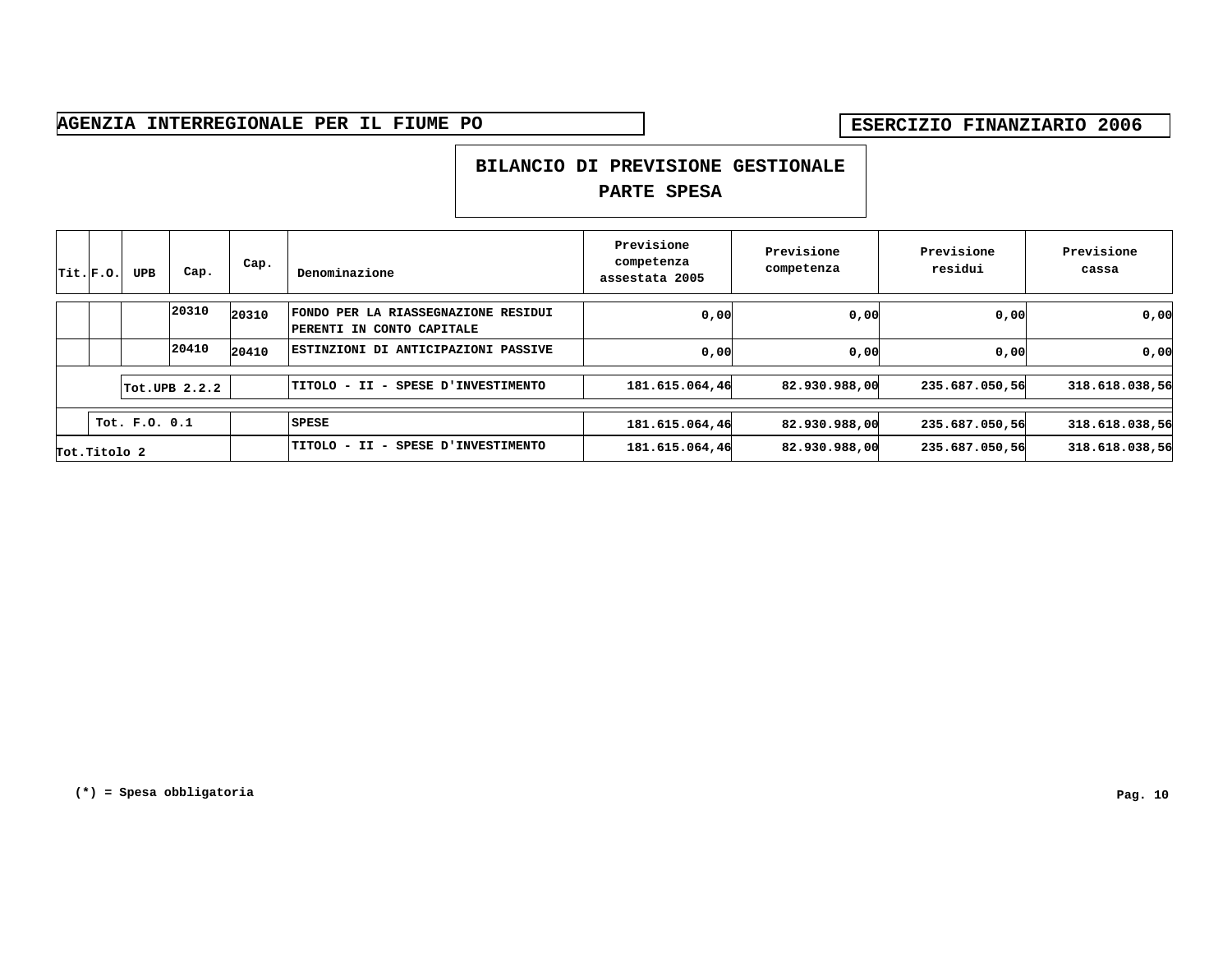#### **BILANCIO DI PREVISIONE GESTIONALE**

### **PARTE SPESA**

|    | $ $ Tit. $ $ F.O. | <b>UPB</b> | Cap.          | Cap.  | Denominazione                                                                               | Previsione<br>competenza<br>assestata 2005 | Previsione<br>competenza | Previsione<br>residui | Previsione<br>cassa |
|----|-------------------|------------|---------------|-------|---------------------------------------------------------------------------------------------|--------------------------------------------|--------------------------|-----------------------|---------------------|
| lз |                   |            |               |       | TITOLO - III - ANTICIPAZIONI                                                                |                                            |                          |                       |                     |
|    | 0.1               |            |               |       | <b>SPESE</b>                                                                                |                                            |                          |                       |                     |
|    |                   | 3.3.3      |               |       | TITOLO - III- PARTITE DI GIRO                                                               |                                            |                          |                       |                     |
|    |                   |            | 30110         | 30110 | VERSAMENTO DELLE RITENUTE ERARIALI<br>SULLE RETRIBUZIONI E ALTRE COMPETENZE                 | 2.350.000,00                               | 2.350.000,00             | 0,00                  | 2.350.000,00        |
|    |                   |            | 30120         | 30120 | VERSAMENTO DELLE RITENUTE<br>PREVIDENZIALI ED ASSITENZIALI                                  | 1.500.000,00                               | 1.500.000,00             | 0,00                  | 1.500.000,00        |
|    |                   |            | 30210         | 30210 | SPESE DA VALERE SUI DEPOSITI<br>CONTRATTUALI E RESTITUZIONE DELLE<br><b>SOMME RESIDUATE</b> | 40.000,00                                  | 40.000,00                | 4.676,03              | 44.676,03           |
|    |                   |            | 30220         | 30220 | RESTITUZIONE CAUZIONI A GARANZIA<br>DELL'ESECUZIONE DI CONTRATTI E GARE<br>D'APPALTO        | 20.000,00                                  | 20.000,00                | 0,00                  | 20.000,00           |
|    |                   |            | 30230         | 30230 | ANTICIPAZIONE DI SOMME PER SPESE<br><b>ECONOMALI</b>                                        | 260.000,00                                 | 260,000,00               | 0,00                  | 260.000,00          |
|    |                   |            | 30240         | 30240 | VERSAMENTI AL PERSONALE INTERESSATO AD<br>ATTIVITA' DI PROGETTAZIONE                        | 0,00                                       | 0,00                     | 0,00                  | 0,00                |
|    |                   |            | 30250         | 30250 | ANTICIPAZIONE DI SOMME DIVERSE                                                              | 100,000,00                                 | 100,000,00               | 3.136,68              | 103.136,68          |
|    |                   |            | 30260         | 30260 | ALTRE PARTITE CHE COMPENSANO<br><b>NELL'ENTRATA</b>                                         | 187.000,00                                 | 187.000,00               | 6.282,04              | 193.282,04          |
|    |                   |            | 30270         | 30270 | SPESE PER MISSIONI A CARICO DEL<br>RICHIEDENTE                                              | 10.000,00                                  | 10.000,00                | 2.005,79              | 12.005,79           |
|    |                   |            | Tot.UPB 3.3.3 |       | TITOLO - III- PARTITE DI GIRO                                                               | 4.467.000,00                               | 4.467.000,00             | 16.100,54             | 4.483.100,54        |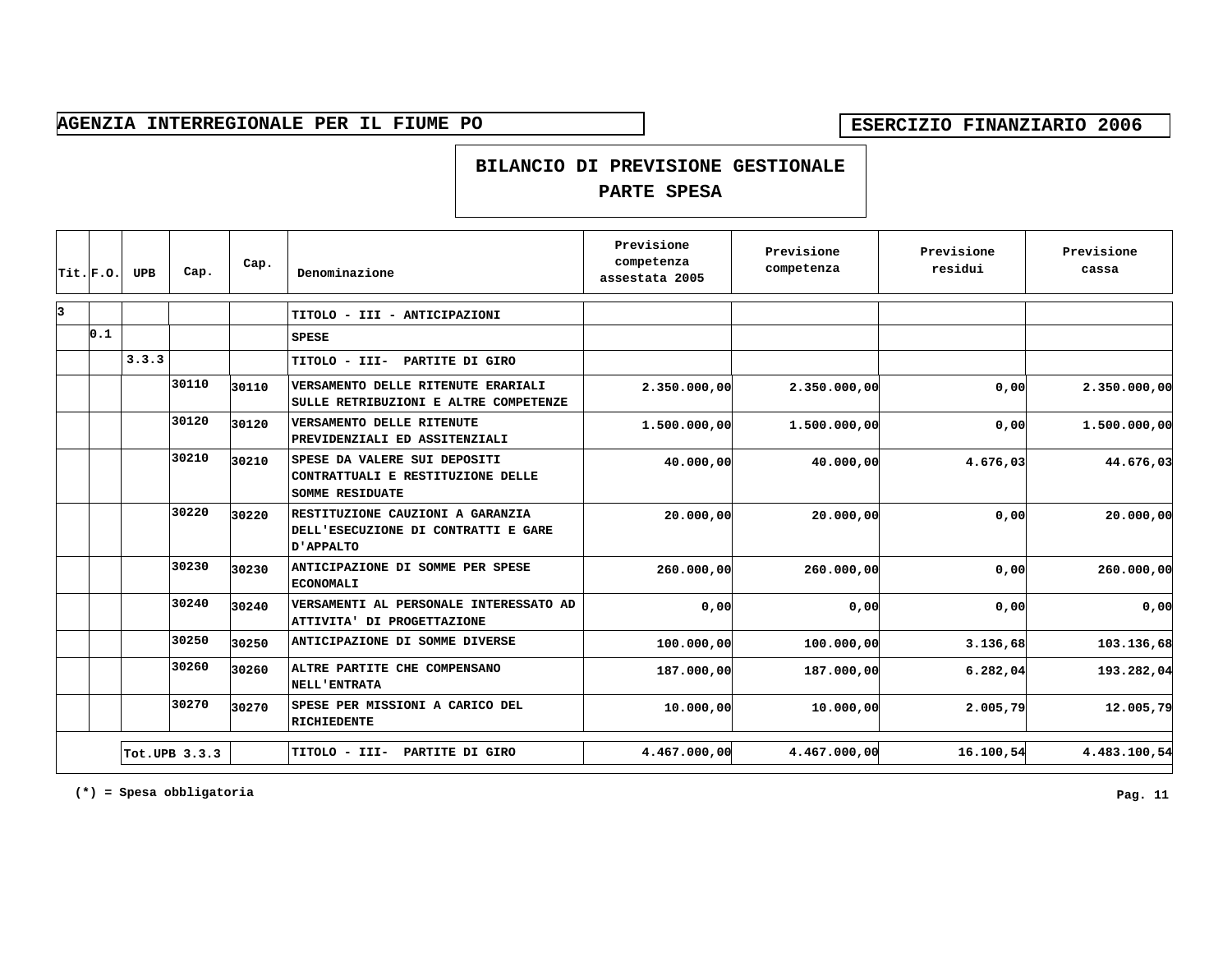### **BILANCIO DI PREVISIONE GESTIONALE**

|  | $ $ Tit. $ $ F.O. | <b>UPB</b> | Cap. | Cap. | Denominazione                | Previsione<br>competenza<br>assestata 2005 | Previsione<br>competenza | Previsione<br>residui | Previsione<br>cassa |
|--|-------------------|------------|------|------|------------------------------|--------------------------------------------|--------------------------|-----------------------|---------------------|
|  | Tot. F.O. 0.1     |            |      |      | SPESE                        | 4.467.000,00                               | 4.467.000,00             | 16.100,54             | 4.483.100,54        |
|  | Tot.Titolo 3      |            |      |      | TITOLO - III - ANTICIPAZIONI | 4.467.000,00                               | 4.467.000,00             | 16.100,54             | 4.483.100,54        |